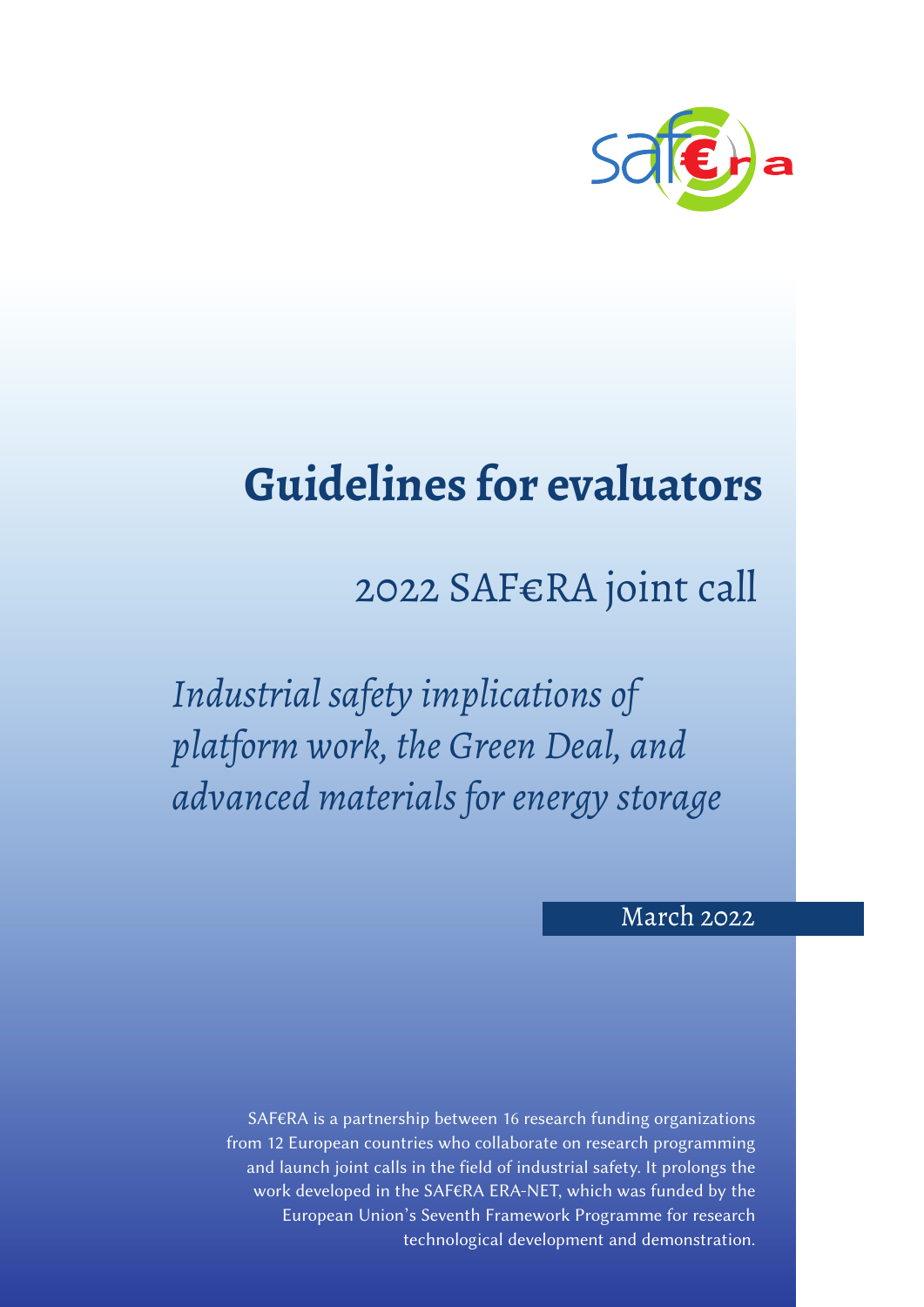#### **1 Introduction**

SAF€RA is a partnership between research funding organizations working in the field of industrial safety in Europe. SAF€RA publishes joint calls for proposals on various topics related to industrial safety and organizes dissemination activities to ensure that research results lead to improvements in safety management. The **scope of SAF€RA** includes coordination of research on the prevention of major accidents, with off-site consequences and risks to the environment and society, and in particular the economic benefits of industrial safety solutions, safe innovative processes, preparedness and response as well as protection of the environment, new methods to enhance the creation of a safety culture and prudent attitudes, risk reduction strategies, reference technologies for life extension of aged and repaired structures, as well as products and systems required to improve industrial safety.

SAF€RA is a continuation from the ERA-NET project which was funded by the European Commission between 2012 and 2015. The SAF€RA ERA-NET coordinated research investment on industrial safety among a number of EU Member States. After the end of the support by the European Commission in 2015, 19 organizations decided to continue to invest jointly in research and founded SAF€RA.

In 2022, the SAF€RA joint call concerns *Industrial safety implications of platform work, the Green Deal, and advanced materials for energy storage*. The *Guidelines for proposers* document contains more detailed information on the call topic.

#### **Scope of the call**

The scope of the 2022 call includes research on the management of industrial risk, avoiding major impacts on the environment or society. The scope also includes research on products and systems required to improve safety in industrial settings.

Industries involved include, among others, the process industries, energy, dangerous goods transport, construction and operation of major infrastructure and the services industry.

The scope includes occupational safety as long as there is a relation with major accident hazards in industrial settings. For example, if research primarily with an occupational safety perspective aims to prevent an accident sequence which could also lead to off-site consequences, then it is included in the scope.

For more information:

- SAF€RA's 2022 joint call > [https://call.safera.eu/](http://call.safera.eu/)
- SAF€RA's website > [https://www.safera.eu/](http://safera.industrialsafety-tp.org/)

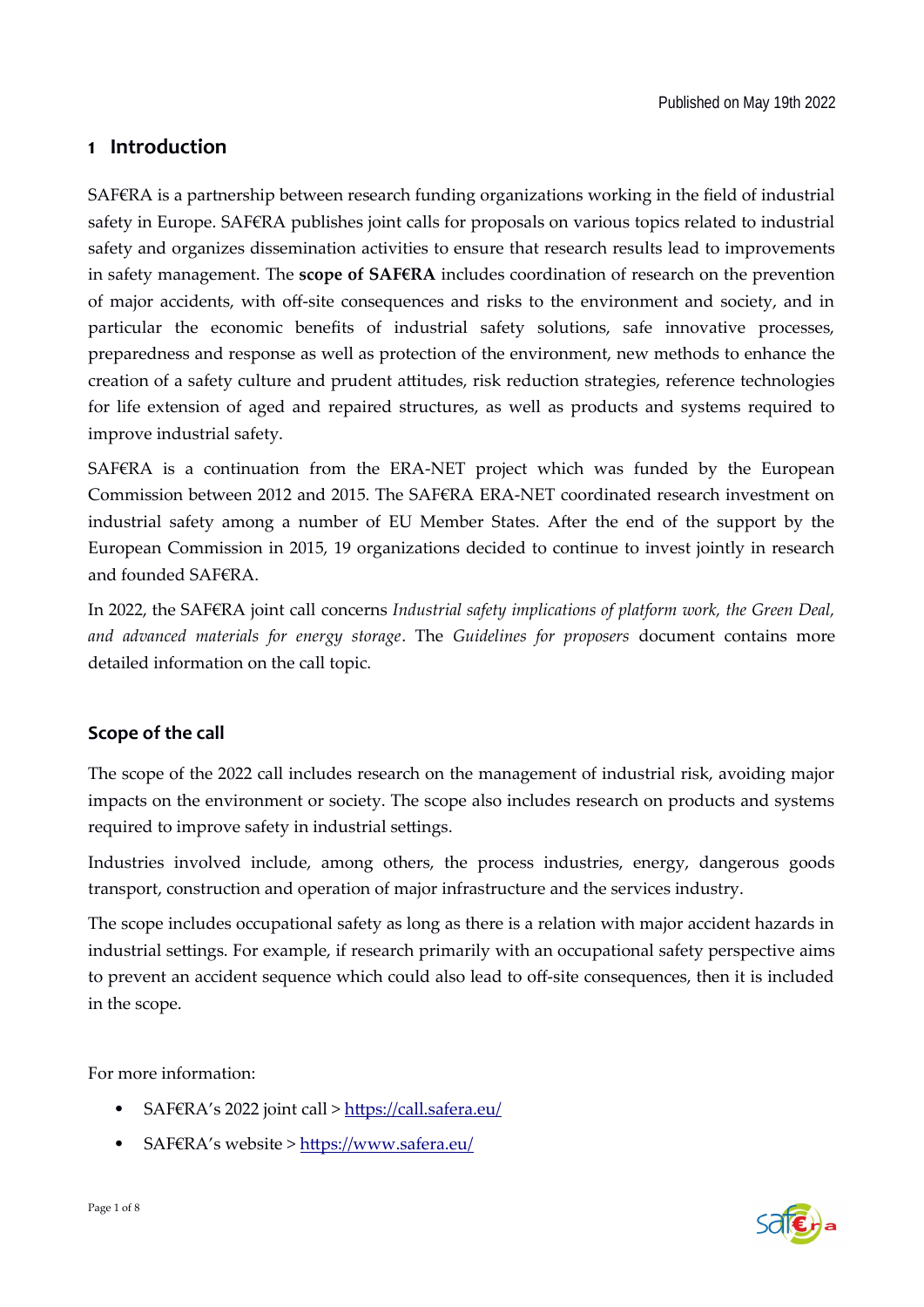### **2 Call objectives**

The objective of this joint call for proposals for research and development projects is to promote European transnational research in this field taking a proactive, multidisciplinary and innovative approach to developing solutions for sustainable growth and enhanced competitiveness of European industry.

In order to foster transnational collaboration, projects funded within this joint call must involve the collaboration of at least two research teams in two different eligible countries. Researchers requesting support for their project may submit either:

- A **transnational consortium pre-proposal**, comprising at least two partner organizations from two eligible countries;
- A **single-nation pre-proposal**, comprising one or more organizations from a single eligible country. In this case, the organization(s) accept the principle of a collaboration with one or more other organizations from one or more other eligible countries. After evaluation of the pre-proposals, the Call Steering Committee will suggest grouping two or more singlenation pre-proposals into a transnational consortium, based on their thematic and methodological complementarity.

In the second stage of the call, full proposals are to be submitted by a transnational consortium, which must comprise at least two consortium partners from two eligible countries.

Furthermore, additional consortium partners, not eligible for SAF€RA funding, may participate in the projects on the basis of self-financing. Such partners should state the source of funding for their contribution to the proposal and the conditions under which their funding will be available.

Most projects funded within this call will be relatively small (2 to 4 partners, duration between 12 and 36 months, funding between 20 and 150 k€ per project partner). The call aims to fund mainly **applied research** carried out in universities or research institutes, though proposals from industry are also eligible if their research content is high. **Interdisciplinary research** is encouraged. Cooperation and joint activities between different consortia funded within the call will be encouraged.

#### **General remarks**

- The research teams within a consortium should include investigators of complementary scientific disciplines and research areas necessary to address the proposed research aims.
- Given the applied nature of the topics, the participation of stakeholders within the project (either as subjects of investigation, or partners contributing to the work) is encouraged.
- Proposals should contain novel, ambitious aims and ideas, combined with well-structured work plans.
- Projects that contribute to standardization efforts are encouraged.

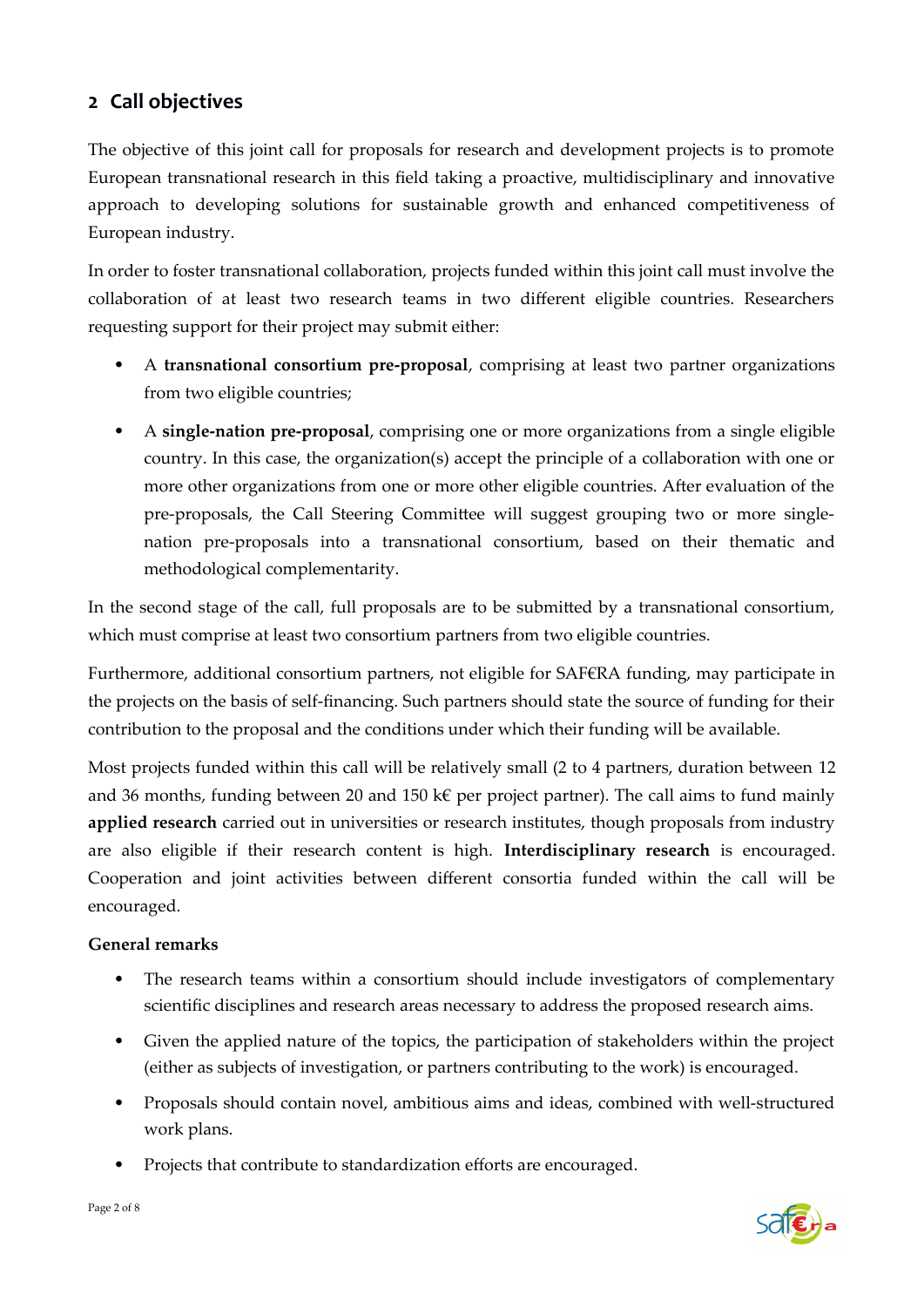### **3 Call management**

Two boards, the Call Steering Committee and the Evaluation Panel, will manage the evaluation process of the call with the support of the Call Secretariat. The process includes the eligibility and relevance check of the pre-proposals, the evaluation of the full proposals, the final selection and award of research funding, monitoring project progress during the funding period, and final evaluation of the joint call.

The **Evaluation Panel** is a panel of internationally recognized scientific experts within the disciplines identified as being relevant for the call topic, responsible for the evaluation of submitted full proposals. Evaluation Panel members will not submit or participate in proposals within the call, and shall accept a confidentiality agreement and confirm that they do not have any conflicts of interest.

The **Call Steering Committee** is composed of a representative from each SAF€RA funding organization participating in the joint call. All decisions concerning the call procedures will be made by the Call Steering Committee. It will supervise the progress of the joint call and the evaluation of proposals. The Call Steering Committee will make the final funding recommendation to the national/regional funding organizations regarding the proposals to be funded, based on the final ranking list provided by the Evaluation Panel. It will also propose the grouping of individual pre-proposals in the first stage into consortia and coordinate subsequent negotiations. It accompanies the entire lifespan of the call, evaluates the performance of the projects and resolves potential disagreements which may arise during the lifetime of the projects.

#### **4 Evaluation process**

The call will use a two-stage application process. During the first stage, applicants will present a pre-proposal describing the broad outline of their project. The pre-proposals will be examined by the Call Steering Committee for eligibility and relevance, and a subset of the projects will be requested to proceed to the second stage of the call.

In the second stage, a centralized evaluation will be performed by the Evaluation Panel and the Call Steering Committee. Based on the result of the evaluation, projects will be recommended (or not) for funding. Note that the national/regional organizations will make the final funding decision.

The **evaluation criteria** (further detailed in Annex 1) are:

- Compatibility with the call topics
- Scientific or technological excellence
- Expected outcomes (scientific & operational)
- Project implementation

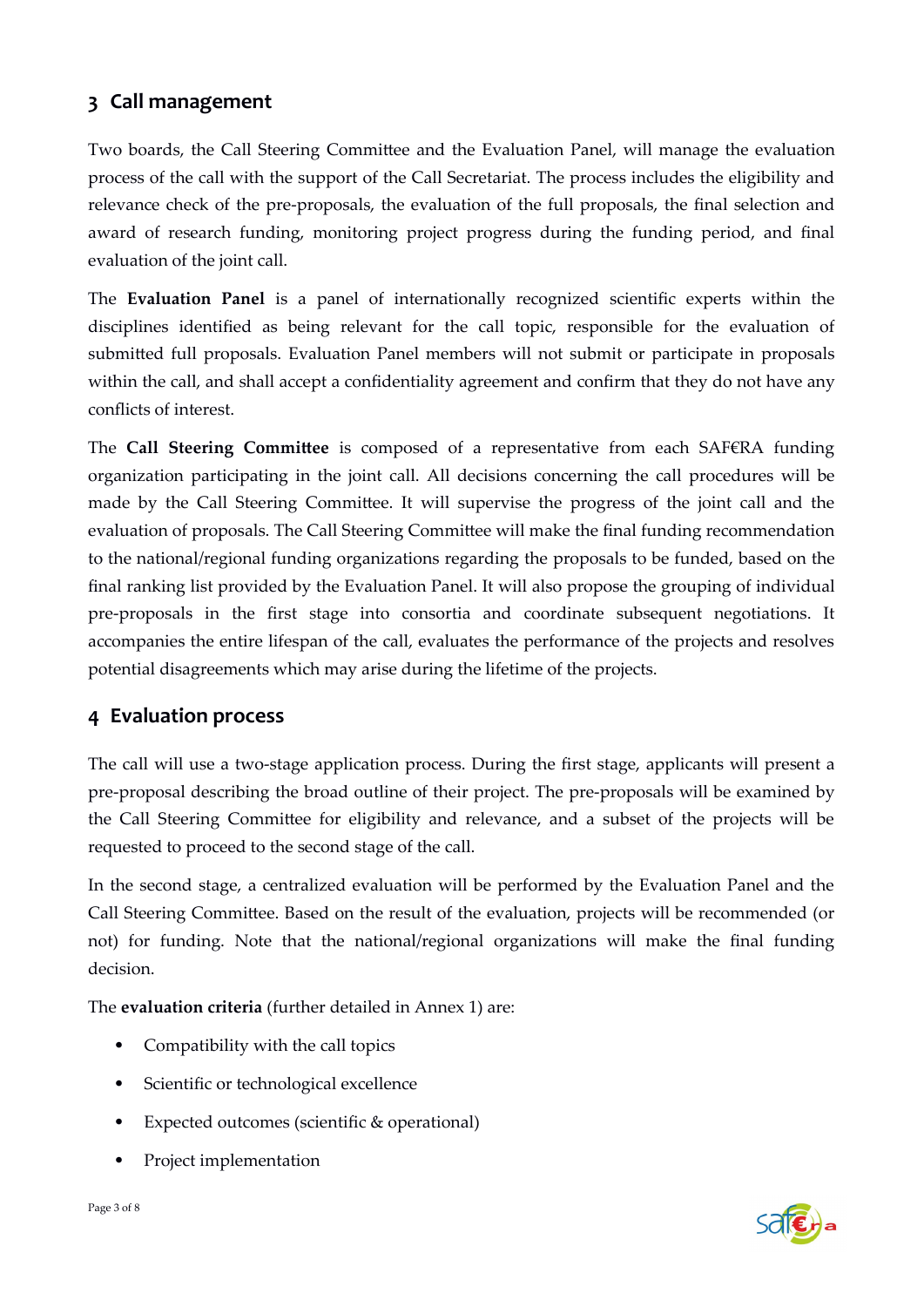Further comments on the evaluation process:

- Each project full proposal will be reviewed by a minimum of three evaluators (one Evaluation Panel member and two external reviewers).
- A review report consists of written remarks and a numerical score per review criterion.
- Technical support to evaluators is provided by the Call Secretariat. Evaluators communicate only with the Call Secretariat.
- The names of the evaluators will not be disclosed publicly, either during or after the review process. An exception may be made in countries where disclosure of the reviewers' name is legally obliged upon request of the applicant.
- Evaluators can come from any country.
- Evaluators refrain from reviewing a proposal in case of a conflict of interest that was not detected by the Call Secretariat beforehand. Criteria for conflict of interest are listed in Annex 2.

## **5 Basic principles of evaluation**

- Evaluators will only receive full proposals whose eligibility and relevance have been checked by the Call Steering Committee.
- The evaluation of a proposal shall be based solely upon the information contained in the full proposal.
- Evaluators shall evaluate proposals belonging to their broader domain of expertise.
- All proposals are assessed only on the basis of given evaluation criteria (see Annex 1).
- In case of conflict of interest (see Annex 2), the proposal will be returned to the Call Secretariat for referral.
- Proposals and review reports are written in English.

Each full proposal will be allocated to at least two external reviewers and one Evaluation Panel member who fit the profile of the application. Based on the proposals' ranking established by the Evaluation Panel and on available funding, the Call Steering Committee will suggest the projects to be funded to the national/regional funding organizations.

Only proposals judged to be of high quality will be funded. If the number of proposals considered to be of high quality, as judged by the Evaluation Panel, corresponds to a total requested funding level which is smaller than the available budget, only part of the funds will be used.

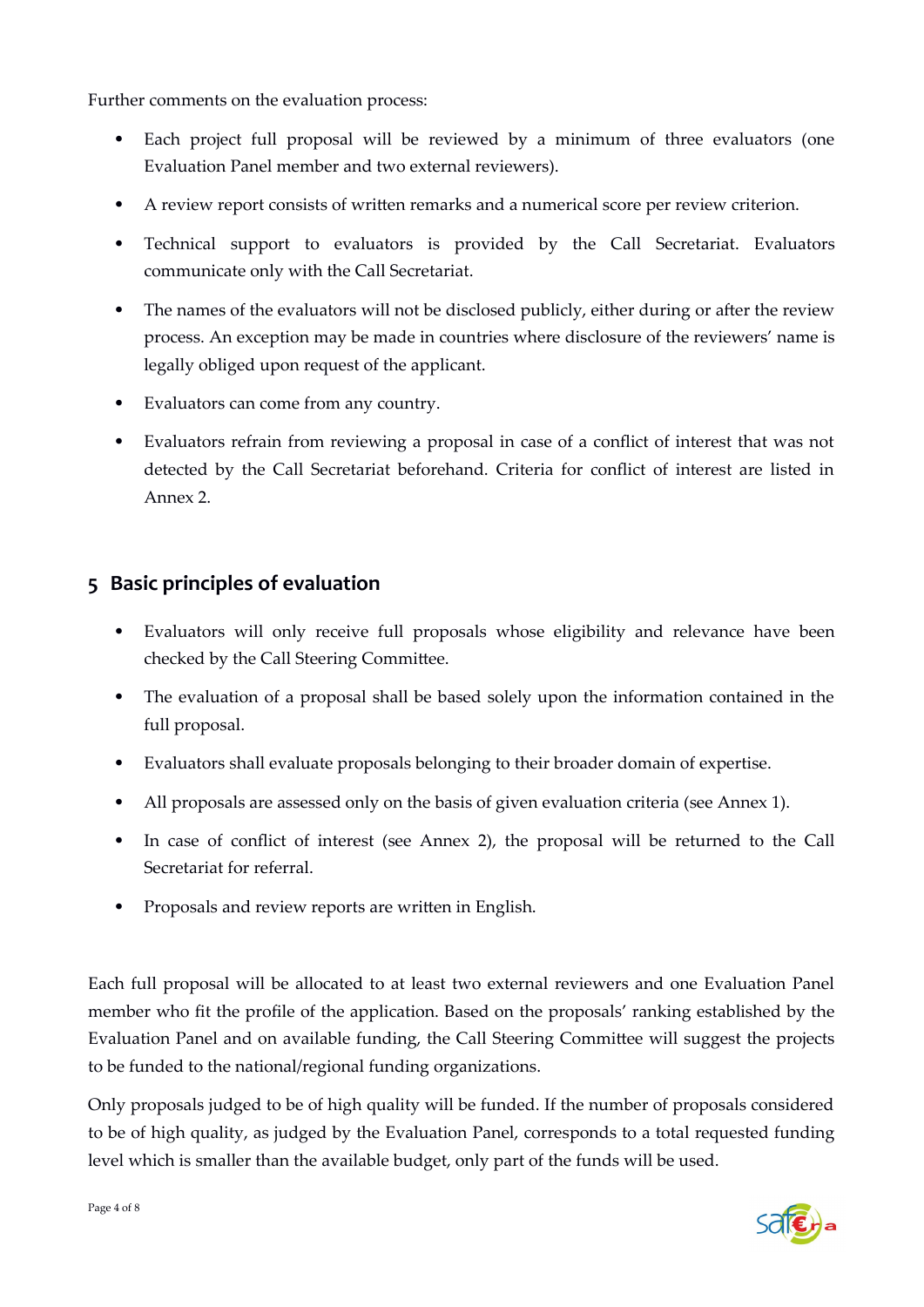Projects not recommended for funding by the Call Steering Committee will not be funded in the context of this SAF€RA call (but may be funded directly by one or more of the funding organizations, outside of the scope of SAF€RA).

For each project, the Call Steering Committee will communicate the final decision along with the comments of the anonymous reviewers to the project coordinator.

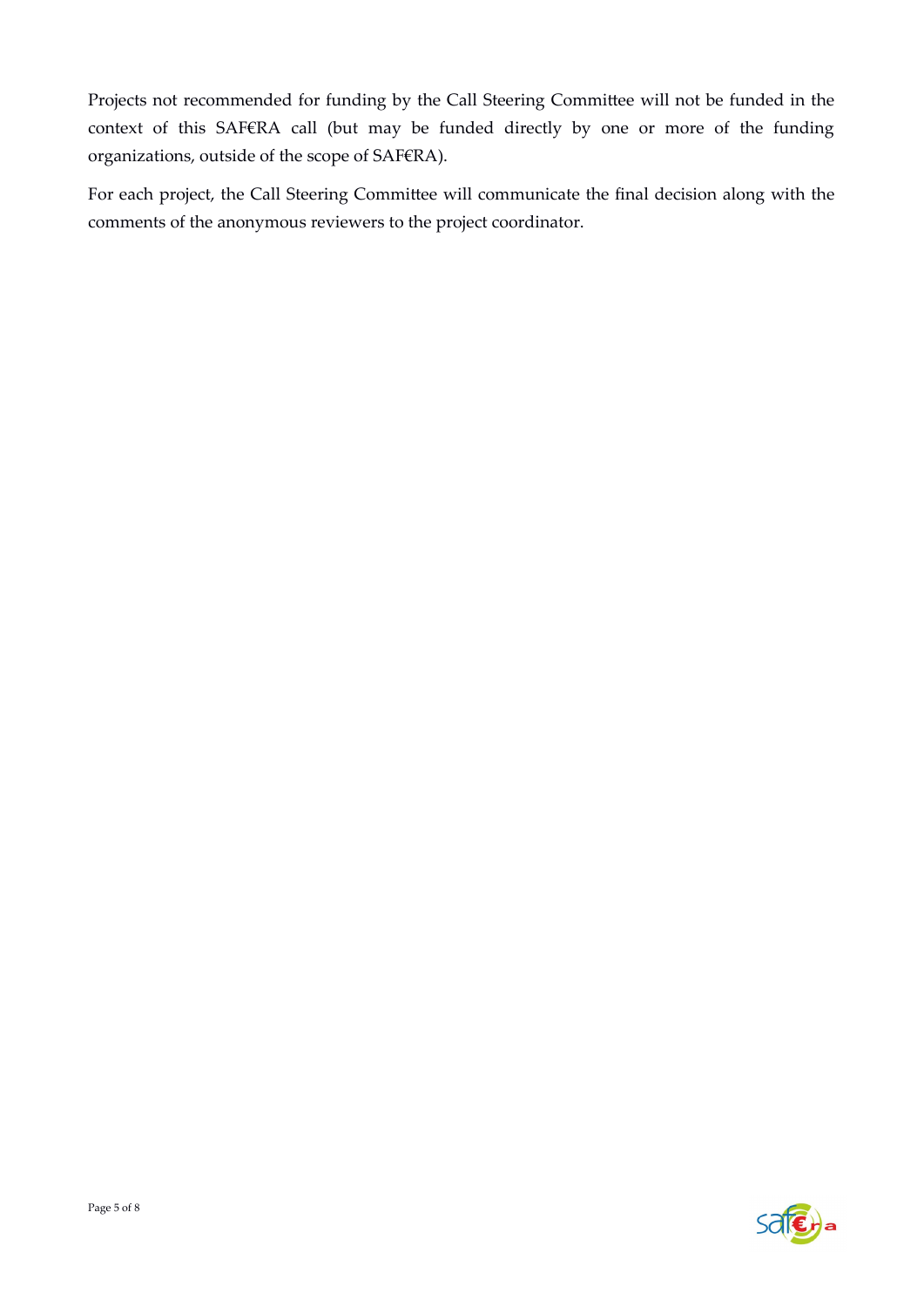# **Annex 1: Evaluation criteria**

Compatibility with the call topics

Scientific or technological excellence:

- Soundness of the concept
- Quality of the objectives
- Quality and effectiveness of the scientific methodology
- Contribution to the development of the respective research field

Value of the expected outcomes (scientific & operational):

- To what extent do you expect that the project will improve scientific knowledge, or lead to improvements in operational practice which lead to safety improvements, or contribute to standardization, and increase the competitiveness of European industry in general?
- Are the dissemination activities planned suitable for their purpose?
- What are the prospects for establishing effective and sustainable partnership within the consortium, including transfer of knowledge and experience?

Project implementation:

- To what extent are the project objectives feasible?
- Are the methodology, work plan and time-frame likely to lead to the expected outcomes?
- Appropriate allocation and justification of the resources to be committed (budget, staff, equipment).
- Does the research team have the necessary competencies/experience to address the issues raised (previous scientific track record, publications in scientific journals, etc.)? If the problem would benefit from a multidisciplinary approach, are the relevant disciplines represented?
- Does the collaboration between research teams add value to the project? Is the work breakdown well balanced?

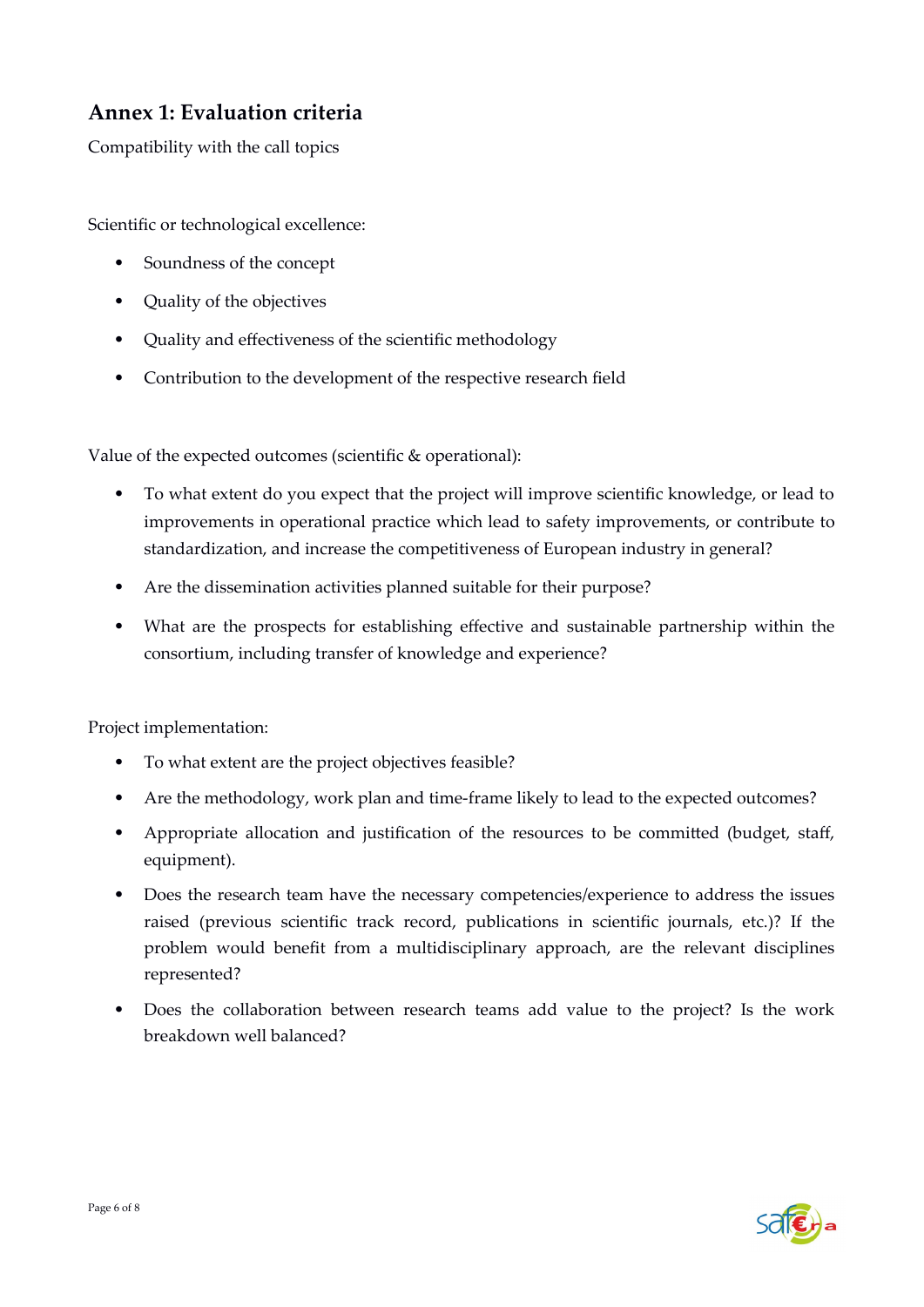## **Meaning of numerical rankings**

| Ranking  |           |                                                                                                               |
|----------|-----------|---------------------------------------------------------------------------------------------------------------|
| $\theta$ | Fails     |                                                                                                               |
| 1        | Poor      | The proposal shows serious weaknesses in relation to the criterion                                            |
| 2        | Fair      | The proposal generally addresses the criterion, but there are significant<br>weaknesses that need corrections |
| 3        | Good      | The proposal addresses the criterion in question well but certain<br>improvements are necessary               |
| 4        | Very good | The proposal addresses the criterion very well but small improvements<br>are possible                         |
| 5        | Excellent | The proposal successfully addresses all aspects of the criterion                                              |